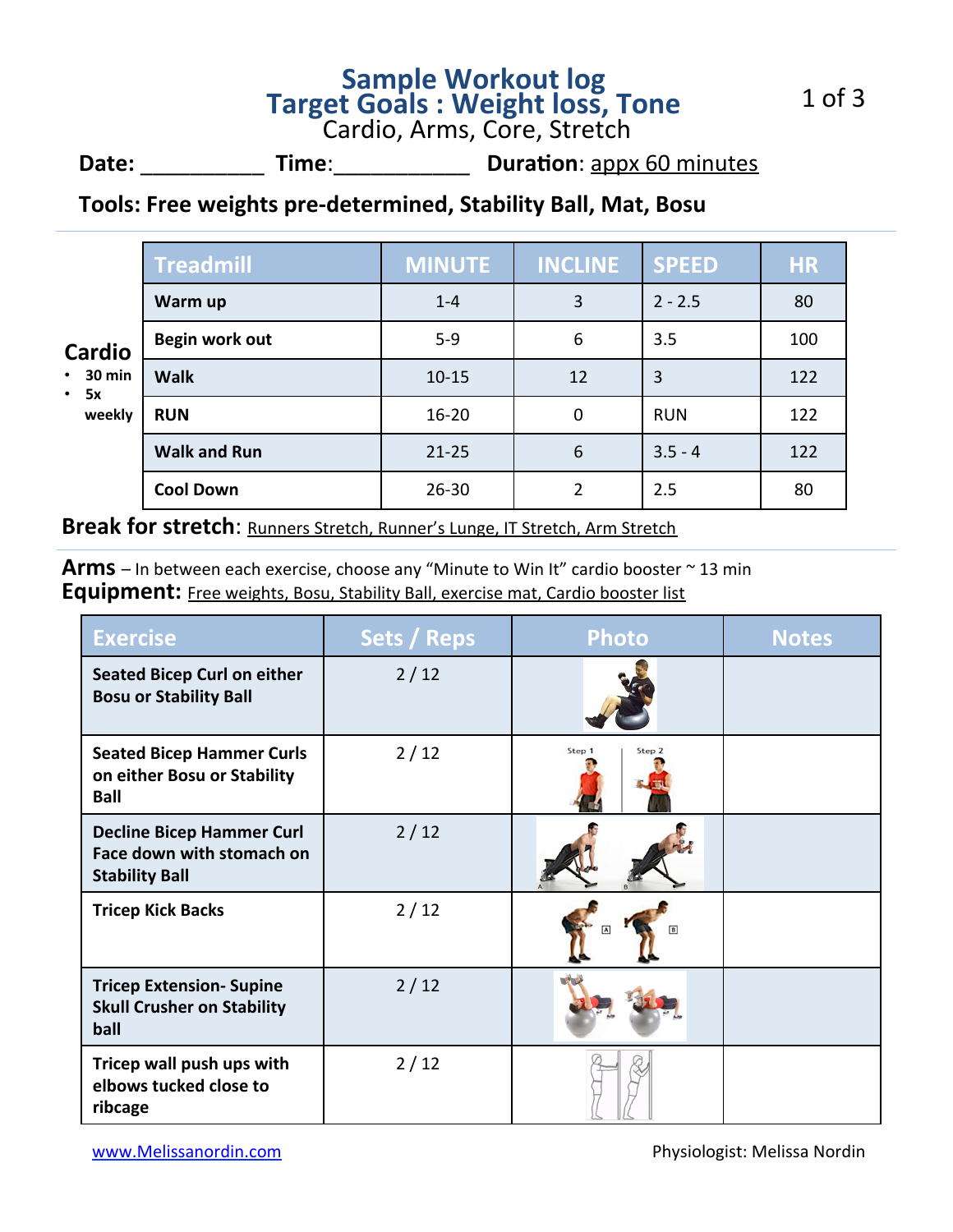## **Sample Workout log<br>
<b>Target Goals**: Weight loss, Tone<br>
Cardio, Arms, Core, Stretch

## "Minute to Win It" Cardio Booster List

**Equipment:** Bosu, Stability Ball, exercise mat

| <b>Cardio Boost</b>                             | <b>Time or reps</b> |  |
|-------------------------------------------------|---------------------|--|
| <b>Forearm Plank on Stability Ball</b>          | Hold 1 min          |  |
| <b>Forearm Side Planks on Bosu Ball</b>         | 30 sec each side    |  |
| Roman Dead Lift to overhead with Stability Ball | 15 reps or 1 min    |  |
| In place mock alternate feet Jump Rope          | 1 min               |  |
| <b>Jump Squats</b>                              | 1 min               |  |

### **Core/Abs exercise:** Do listed reps, then repeat lineup half time  $\sim$  12 min **Equipment:** Bosu, Stability Ball, exercise mat

| <b>Core/Abs strengthening exercise</b>                         | $1st$ reps/ $2nd$ reps   |  |
|----------------------------------------------------------------|--------------------------|--|
| Side crunch knees bent in IT stretch                           | 20 reps/10 reps          |  |
| Long Lever side crunch seated on Bosu                          | 10 reps each side/5 reps |  |
| <b>Russian Twists Seated on Bosu</b>                           | 20 reps/10 reps          |  |
| <b>Transferring Stability Ball from hands to feet and back</b> | 20 reps/10 reps          |  |
| <b>Bird Dogs with Stomach on Stability Ball</b>                | $20$ reps/10 reps        |  |
| <b>Supermans with Stomach on Stability Ball</b>                | $20$ reps/10 reps        |  |
| <b>Back extensions with Stomach on Stability Ball</b>          | 20 reps/10 reps          |  |

### **Stretch/Cool Down exercises:** Do list holding each for 10 count, then repeat for 5 count ~ 5 min

| <b>Stretches</b>                                       | $1st$ reps/ $2nd$ reps |  |
|--------------------------------------------------------|------------------------|--|
| Supine full body stretch extension                     | 10 count/5 count       |  |
| Supine Capitol T twists on each side                   | 10 count/5 count       |  |
| Supine hamstring stretch (knee bent or leg extended)   | 10 count/5 count       |  |
| Supine Inner thigh Stretch with soles of feet touching | 10 count/5 count       |  |
| Seated separate wide leg side extension stretch        | 10 count/5 count       |  |
| Seated rounded back forward fold hands to toes         | 10 count/5 count       |  |

www.Melissanordin.com **WARENOT COMENT COMENT COMENT COMENT COMENT COMENT COMENT COMENT COMENT COMENT COMENT COMENT COMENT COMENT COMENT COMENT COMENT COMENT COMENT COMENT COMENT COMENT COMENT COMENT COMENT COMENT COMENT CO**